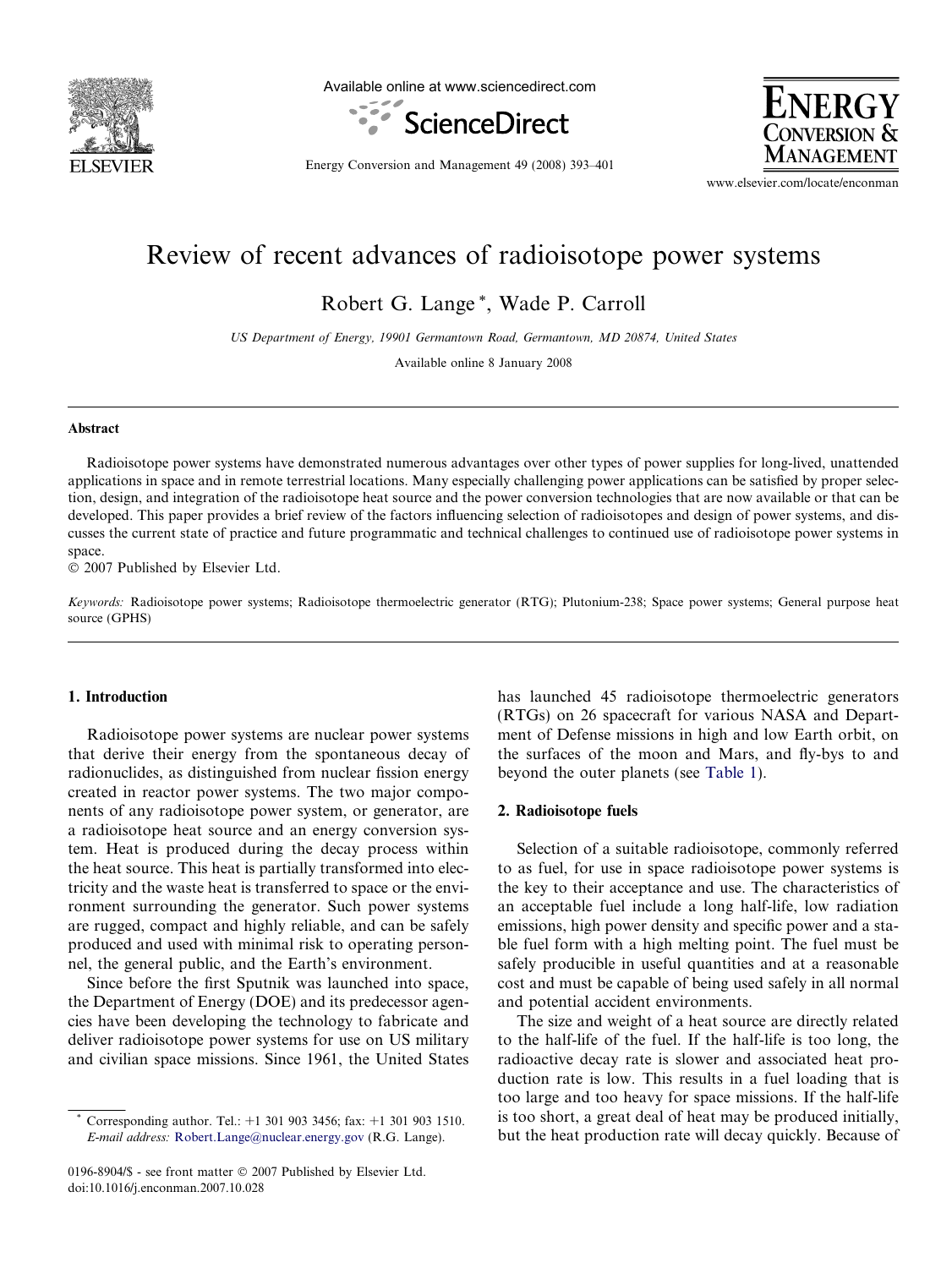<span id="page-1-0"></span>Table 1 US spacecraft using nuclear power systems

| Power source       | # RTGs         | Spacecraft      | Mission type      | Launch | <b>Status</b>                                         |
|--------------------|----------------|-----------------|-------------------|--------|-------------------------------------------------------|
| $SNAP-3$           |                | Transit 4A      | Navigational      | 1961   | Currently in orbit                                    |
| SNAP-3             |                | Transit 4B      | Navigational      | 1961   | Currently in orbit                                    |
| SNAP-9A            |                | Transit 5BN-1   | Navigational      | 1963   | Currently in orbit                                    |
| SNAP-9A            |                | Transit 5BN-2   | Navigational      | 1963   | Currently in orbit                                    |
| SNAP-9A            |                | Transit 5BN-3   | Navigational      | 1964   | Mission aborted; heat source burned up as designed    |
| SNAP-10A           | Reactor        | Snapshot        | Experimental      | 1965   | Achieved orbit; was shut down after 43 days           |
| SNAP-19            | 2              | Nimbus B-1      | Meteorological    | 1968   | Mission aborted; heat sources retrieved               |
| $SNAP-19$          | 2              | Nimbus III      | Meteorological    | 1969   | Currently in orbit                                    |
| <b>ALRHU</b>       | Heater         | Apollo 11       | Lunar             | 1969   | On lunar surface                                      |
| SNAP-27            |                | Apollo 12       | Lunar/ALSEP       | 1969   | On lunar surface: station shut down                   |
| $SNAP-27$          |                | Apollo 13       | Lunar/ALSEP       | 1970   | Mission aborted; heat source jettisoned into ocean    |
| SNAP-27            |                | Apollo 14       | Lunar/ALSEP       | 1971   | On lunar surface; station shut down                   |
| SNAP-27            |                | Apollo 15       | Lunar/ALSEP       | 1971   | On lunar surface; station shut down                   |
| SNAP-19            | 4              | Pioneer 10      | Planetary         | 3/2/72 | Operated to Jupiter and beyond solar system           |
| SNAP-27            |                | Apollo 16       | Lunar/ALSEP       | 1972   | On lunar surface; station shut down                   |
| <b>Transit-RTG</b> |                | $Triad-01-1X$   | Navigational      | 1972   | Currently in orbit                                    |
| $SNAP-27$          |                | Apollo 17       | Lunar/ALSEP       | 1972   | On lunar surface; station shut down                   |
| $SNAP-19$          | 4              | Pioneer 11      | Planetary         | 1973   | Operated to Jupiter, Saturn, beyond solar system      |
| SNAP-19            | 2 ea.          | Viking 1,2      | Mars landers      | 1975   | On Martian surface; landers shut down                 |
| MHW-RTG            | 2 ea.          | LES 8, LES 9    | Communication     | 1976   | Currently in earth orbit                              |
| MHW-RTG            | 3 ea.          | Voyager 1,2     | Planetary         | 1977   | Still operating; extended interstellar mission        |
| GPHS-RTG           | 2              | Galileo         | Planetary         | 1987   | Deliberately crashed into Jupiter at end-of-mission   |
| GPHS-RTG           |                | <b>Ulysses</b>  | Planetary         | 1990   | Successful ongoing mission to the Sun's polar regions |
| <b>LWRHU</b>       | Heaters        | Mars pathfinder | Mars rover        | 1996   | Mission successfully completed                        |
| GPHS-RTG           | $\mathbf{3}$   | Cassini         | Planetary         | 1997   | Successful ongoing mission to Saturn and its moons    |
| <b>LWRHU</b>       | <b>Heaters</b> | <b>MER</b>      | Mars rovers $(2)$ | 2003   | Extended mission ongoing                              |
| GPHS-RTG           |                | New horizons    | Planetary         | 2006   | Successfully operating en route to Pluto              |

this, excess fuel must be added to maintain the amount of heat required at the end-of-mission (EOM). The half-life of the radioisotope fuel should be at least as long as or longer than the mission lifetime to reduce the heat variation over the mission.

The levels of penetrating radiation (gamma, X-ray, and neutron) emissions must be inherently low for any radioisotope fuel used in space applications. This will reduce the burden required to protect workers and the spacecraft from the potential damaging effects of radiation. This is also important for protection of the public and the environment in the event of a launch accident. The radioisotope fuel must also be useable in a form with a high melting point that remains stable during postulated launch accidents. The fuel form must be chemically compatible with its containment material over the operating life of the heat source. It is also highly desirable that the fuel form have a low solubility rate in the human body and in the natural environment. Radioactive decay products must not adversely affect the integrity of the fuel form, and the decay process should not degrade its properties.

Any radioisotope fuel selected for space power applications must be producible in sufficient quantities and on a schedule to meet mission requirements. There are only two methods for obtaining radioisotopes in the quantities needed for space power applications. The first involves processing spent fuel from a nuclear reactor to isolate by-products of interest. The other is the deliberate production of radioisotopes by irradiation of target materials in a nuclear reactor or a very high-powered accelerator facility. Both of these approaches require major investments in nuclear facilities capable of processing highly radioactive spent reactor fuel or irradiated targets. Chemical processing technology to produce the proper fuel compound with the necessary purity must also be available, along with fabrication processes and facilities to produce the final fuel form. These radioisotope fuel facilities must be operated under the strictest safety and environmental standards and take into account the ultimate disposal of any radioactive wastes generated.

When it is determined that a proposed fuel form can be produced in adequate quantities and with the desired nuclear characteristics, the production quality fuel form, along with its encapsulation and other heat source components, must be extensively tested to qualify it for space use and to support the necessary launch safety reviews and approvals. Development and qualification of a new heat source for flight use requires a large effort in terms of costs and schedule. In addition, there are only a limited number of radioisotope fuels that meet the requirements of halflife, radiation, power density, fuel form, and availability for use in space power system applications.

## 3. Historical fuels perspective

Development of radioisotope power systems began in the early 1950s and since then a variety of radioisotopes has been evaluated for space and terrestrial applications.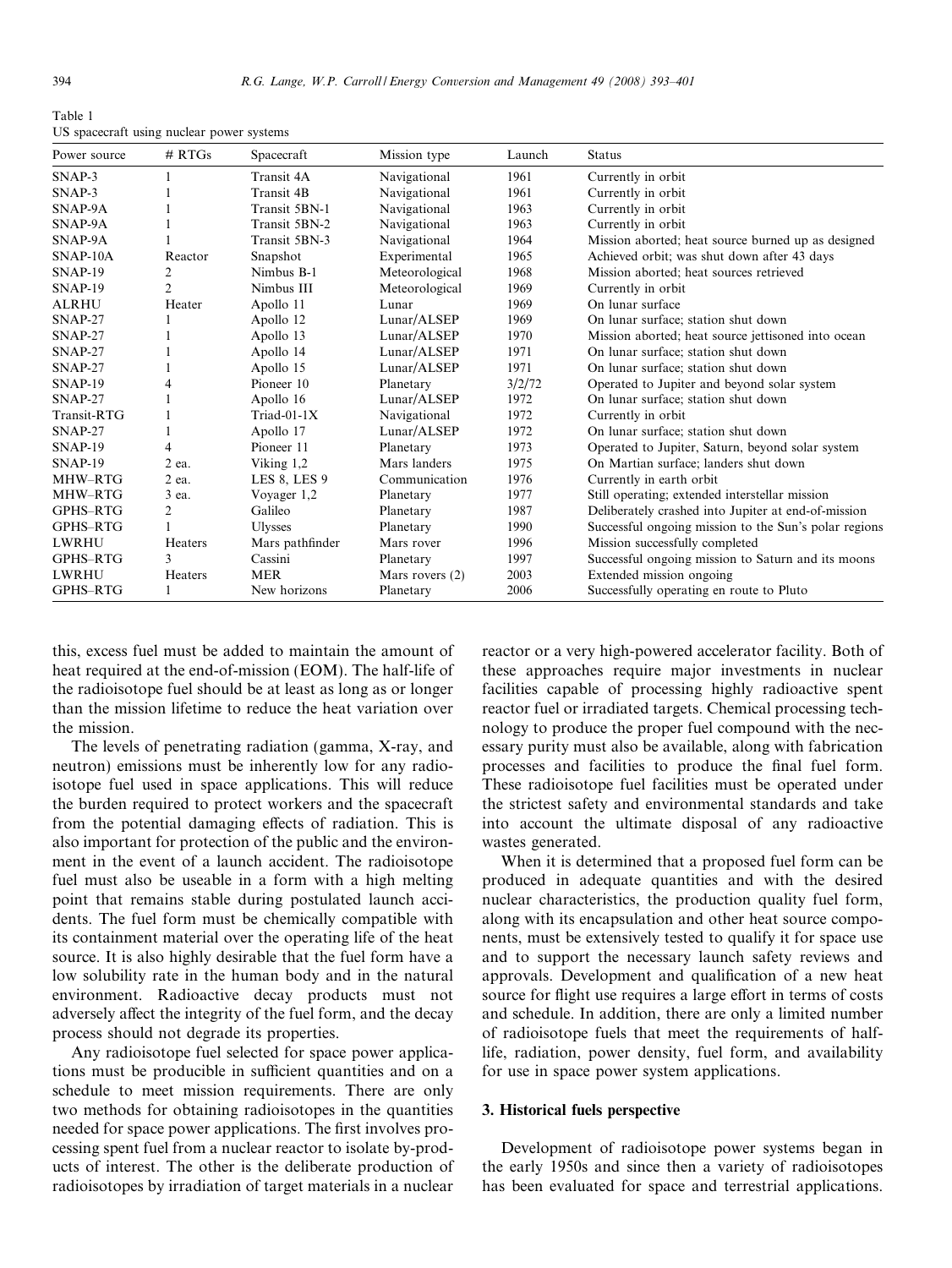The isotope initially selected for development was cerium-144 (Ce-144) because it was one of the most plentiful fission products available from reprocessing defense nuclear reactor fuel. Its short half-life (290 days) made Ce-144 compatible with the 6-month military reconnaissance satellite mission envisioned as its primary application at that time. The cerium oxide fuel form and its heavy fuel capsule met all safety tests for intact containment of the fuel during potential launch abort fires, explosions, and terminal impacts. However, the high radiation field associated with the beta/gamma emission of Ce-144 caused handling and payload interaction problems as well as safety problems upon random reentry from orbit. The Ce-144 fueled SNAP-1 (SNAP stands for Systems for Nuclear Auxiliary Power) power system was never used in space.

By the late 1950s, large amounts of polonium-210 (Po-210) became available, also as a byproduct of the nuclear weapons program. Po-210 is an alpha emitter with a very high power density and low radiation emissions. Po-210 metal was used to fuel the small SNAP-3 technology demonstration RTG that was first displayed at the White House in January 1959. Several SNAP-3 RTGs were fueled with Po-210 and used in various exhibits. However, the short half-life of Po-210 (138 days) makes it suitable for only limited duration space power applications and no SNAP-3 RTGs were deployed in space.

In order to provide a longer-lived radioisotope fuel, strontium-90 (Sr-90), an abundant fission product with a 28.6-year half-life, was recovered from defense wastes at Hanford. A very stable and insoluble fuel form, strontium titanate, was developed and widely used in terrestrial power systems. Sr-90 and its daughter Yttrium-90 give off significant radiation that requires heavy shielding, but shield weights are not as critical in most terrestrial power systems as for space power systems.

By 1960, plutonium-238 (Pu-238) had been identified as an attractive radioisotope fuel that could be made by irradiating neptunium-237 (Np-237) targets in the defense production reactors. Its availability was extremely limited due to shortage of Np-237 target material that must be recovered from recycling high burnup, enriched uranium fuel. However, Pu-238 has all of the necessary nuclear characteristics for a space power system fuel: long half-life (87.74 years), low radiation emissions, high power density, and useful fuel forms (metal or oxide). After flight qualification of its heat source, a Pu-238 fueled SNAP-3 RTG was launched on the Transit 4A Navy navigation satellite in June 1961 – the first use of nuclear power in space.

Because of the limited availability of Pu-238, several other radioisotopes have been thoroughly evaluated for space use. Sr-90 and Po-210 fuels were considered for use in higher powered military satellite constellations for which there were insufficient quantities of Pu-238 available, but these projects were all cancelled before launch. Curium-244 (Cm-244) was expected to become available in significant quantities from the US breeder reactor fuel cycle and was investigated as a potential alternative long-lived fuel to Pu-238. However, this source has failed to materialize. The short-lived isotope curium-242 (Cm-242) was also initially selected to fuel an isotope power system for the 90-day Surveyor mission to the Moon, but the Surveyor program later decided not to use isotope systems. None of these alternative fuels has been used in space by the United **States**.

In the final analysis, Pu-238 is clearly superior to other radioisotope fuels for use in long-duration space missions especially for deep space exploration. The technology for producing and processing Pu-238 fuel forms has been clearly demonstrated over more than 40 years. Pu-238 fueled heat sources have been through rigorous flight qualification testing and have performed safely and reliably in all of the radioisotope power systems employed in the US space program to date. The availability of Pu-238 fuel for future space missions is a continuing concern. For nearly 30 years the production and processing of Pu-238 fuel was accomplished as a byproduct of the production of materials for nuclear weapons. Changes in the Nation's nuclear weapons program eliminated this traditional capability to produce Pu-238 in 1986. Therefore, for Pu-238 fuel to continue to be available for use in the space program, a reliable source or sources must be established. Since 1996, Pu-238 has been purchased from Russia for use in US space missions. Alternative domestic production capabilities for Pu-238 are currently being investigated by DOE.

#### 4. General purpose heat source (GPHS)

Once the appropriate isotope is selected for a space mission, it must be combined with other components to create a heat source. The heat source must efficiently and reliably transfer the isotope heat to the conversion system while withstanding routine mission environments and postulated accident scenarios. Numerous heat source designs have been used for terrestrial and space applications. However, since the launch of the Galileo spacecraft in 1989, all NASA missions powered by radioisotopes have used some version of the general purpose heat source (GPHS). The GPHS module has undergone an extensive safety analysis and test program and was the only radioisotope heat source to be qualified for and used in a launch on the Space Shuttle. All current-generation radioisotope power systems designed for use on US space missions incorporate the GPHS.

The GPHS module is shown in [Fig. 1](#page-3-0). Each module is designed to deliver up to 250 thermal watts  $(W_t)$  at BOM and has a mass of 1.43 kg (3.16 lb). The module size and shape were selected to survive orbital reentry through the atmosphere and impact the Earth at a modest terminal velocity of 50 m/s (164 ft/s). Each module is a cuboid with the overall dimensions of  $9.72 \text{ cm} \times 9.32 \text{ cm} \times 5.31 \text{ cm}$  $(3.83 \text{ in.} \times 3.67 \text{ in.} \times 2.09 \text{ in.}).$ 

Each GPHS module contains four pressed and sintered Pu-238 oxide fuel pellets, each with nominal output of 62.5 W<sub>t</sub>. The cylindrical fuel pellet is 2.75 cm  $(1.08 \text{ in.})$  in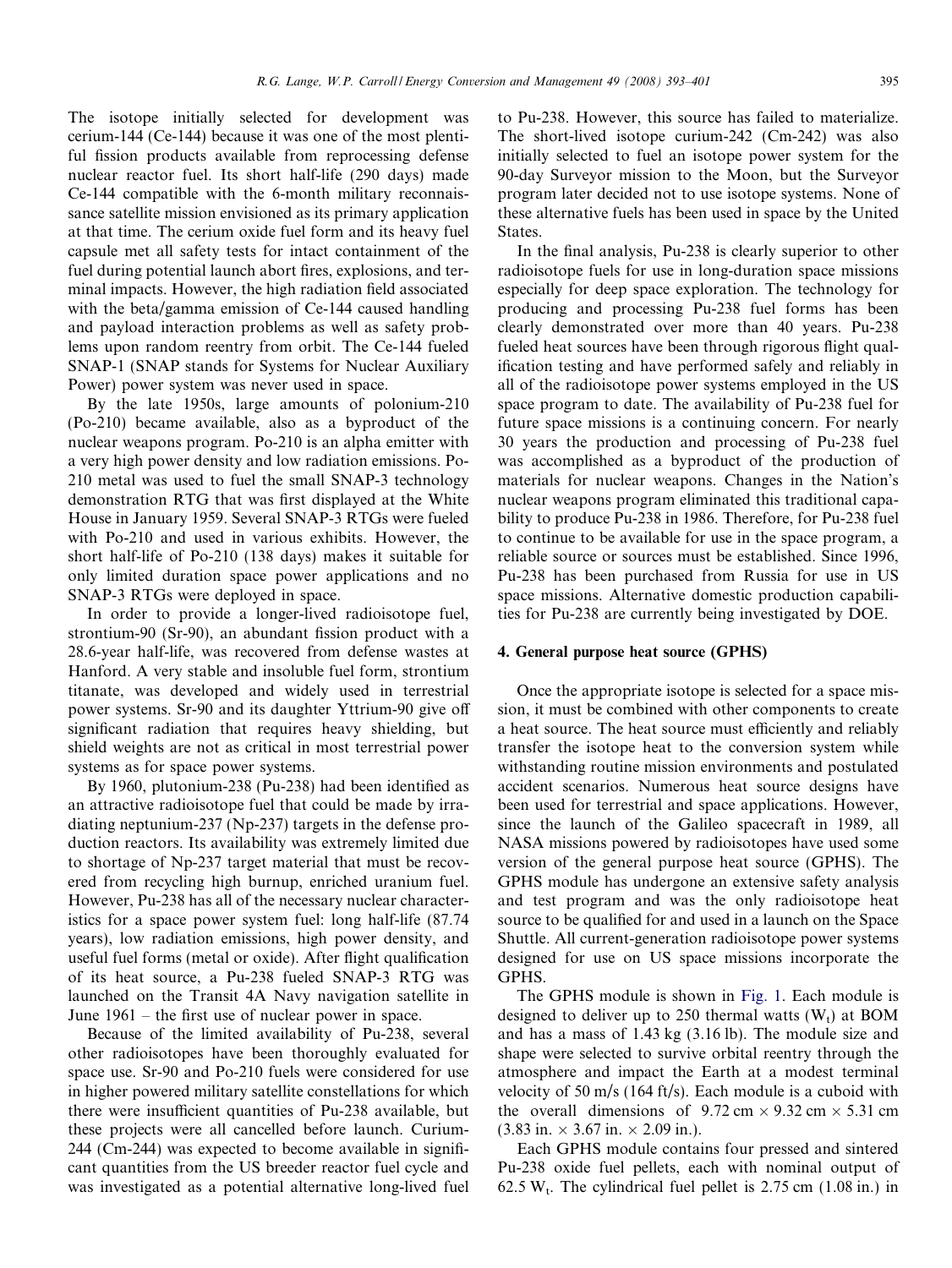<span id="page-3-0"></span>

Fig. 1. General purpose heat source (GPHS).

diameter and 2.75 cm (1.08 in.) in length. Each fuel pellet is individually encapsulated in a welded iridium alloy containment shell or cladding with a minimum wall thickness of 0.05 cm (0.02 in.). The iridium alloy is capable of resisting oxidation in the post-impact environment while it also provides chemical compatibility with the fuel and graphite components during high-temperature operation and postulated accident conditions. The iridium fuel cladding is equipped with a frit vent that allows release of helium produced by the decay of the Pu-238 without releasing plutonia particles. The combination of fuel pellet and cladding is called a fueled clad.

Two fueled clads are encased in a Graphite Impact Shell (GIS) made of Fine Weave Pierced Fabric (FWPF) carbon–carbon composite material. The GIS is designed to limit the damage to the iridium clads during free-fall impacts. Two of these GISs are inserted into an aeroshell that is also made of FWPF graphite. A thermal insulation layer of Carbon Bonded Carbon Fiber graphite surrounds each GIS to limit the peak temperature of the iridium cladding during atmospheric reentry heating and to maintain its ductility during the subsequent impact. The aeroshell is designed to contain the two GISs under severe reentry conditions and to provide additional impact protection against hard surfaces at its terminal velocity. It also provides protection for the fueled clads against overpressures and fragment impacts during postulated missile explosion events. The aeroshell serves as the primary structural member to maintain the integrity and position of a stack of GPHS modules within a power system during normal operations including testing, transportation, and launch.

The original GPHS module (shown in Fig. 1) was used on the Galileo, Ulysses, and Cassini missions. It has been improved since then by adding an internal web in the aeroshell between the two GISs. This modification, known as a Step 1 GPHS module, was used on the New Horizons mission to Pluto. Systems currently being designed will incorporate another improvement to the aeroshell, which makes the broad ablation faces thicker. This variation of the GPHS is known as Step 2. The Step 2 GPHS module is 9.96 cm  $\times$  9.32 cm  $\times$  5.82 cm (3.92 in.  $\times$  3.67 in.  $\times$  2.29 in.) and weighs 1.60 kg (3.53 lbs.). The more robust GPHS aeroshell provides additional protection for the fueled clads during potential launch pad accidents and higher-velocity reentries into the atmosphere.

#### 5. Energy conversion systems

The radioisotope heat source delivers its heat to some type of energy conversion system that converts part of the heat into useful electrical power. There are two general classes of energy conversion systems, static and dynamic. Static systems include thermoelectric, thermionic, and thermophotovoltaic conversion devices that can convert heat to electricity directly with no moving parts. Dynamic systems involve heat engines with working fluids that transform heat to mechanical energy that in turn is used to generate electricity. Both rotating and reciprocating engines may be used. Potential dynamic systems include Rankine, Brayton, and Stirling engines that operate on various types of working fluids.

Efficiency is an important consideration in selecting an energy conversion system because of its effect on the radioisotope inventory and its impact on cost, availability, size and weight. System reliability is also important. Since mission success depends on having sufficient electrical power over the life of the mission, the selection of an energy conversion system must be consistent with mission power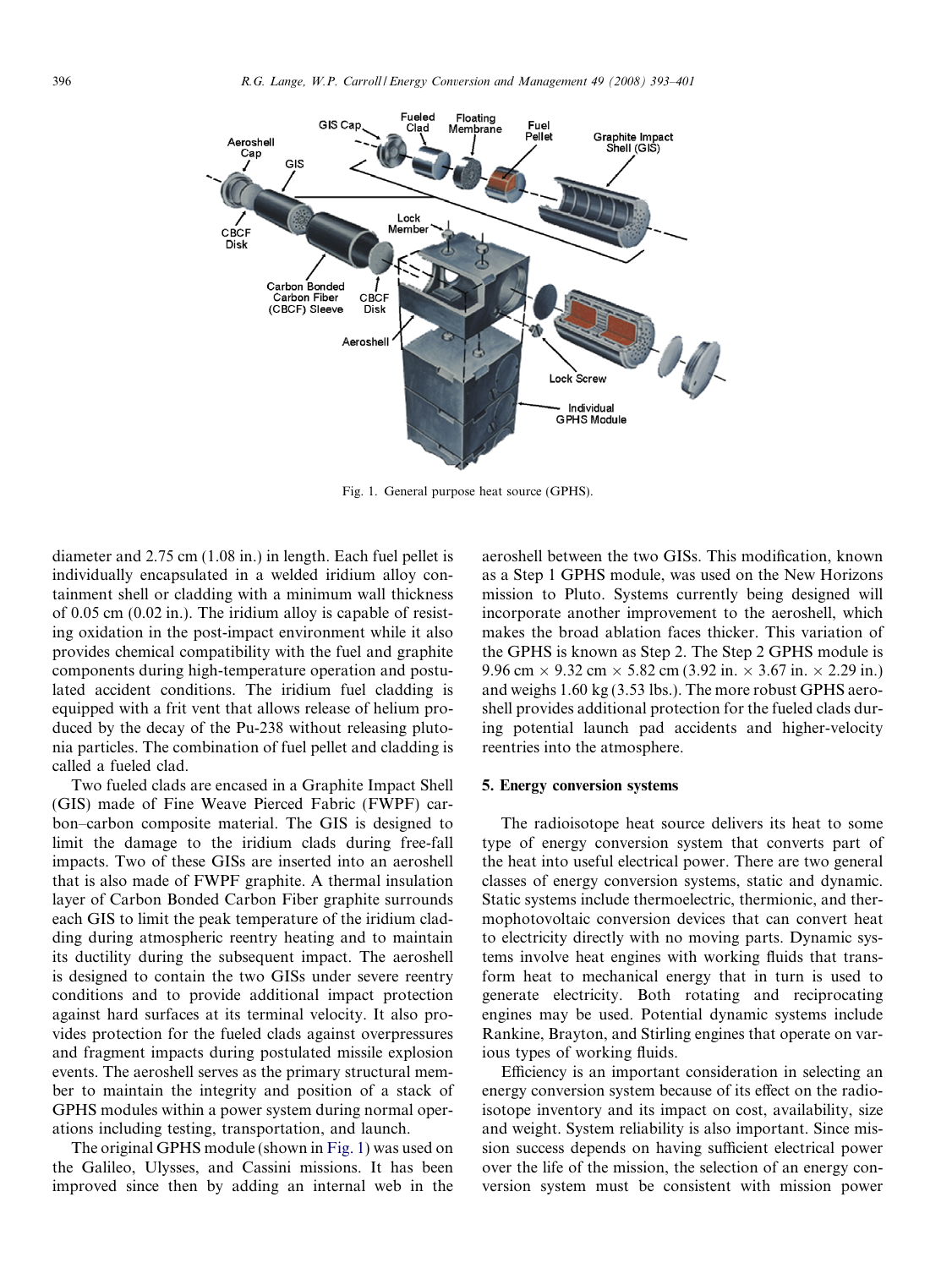levels and lifetimes. Graceful power degradation over the life of a mission is acceptable as long as it is within predictable limits. Other characteristics important in selecting an energy conversion unit for a radioisotope space power system are weight, size, ruggedness to withstand shock and vibration loads, survivability in hostile particle and radiation environments, scalability in power levels, flexibility in integration with various types of spacecraft and launch vehicles, and versatility to operate in the vacuum of deep space or on planetary surfaces with or without solar energy inputs.

## 6. Radioisotope thermoelectric generators

Of the various static conversion technologies, thermoelectric energy conversion has received the most interest, both in development and use, for radioisotope power systems. Thermoelectric converters are highly reliable over extended operating lifetimes, compact, rugged, radiation resistant, easily adapted to various applications, and produce no noise, vibration, or torque during operation. Thermoelectric converters require no start-up devices to operate. They start producing electrical power as soon as the heat source is installed. Power output is easily regulated at design level by maintaining a matched resistive load on the converter. A limiting feature of thermoelectric conversion is its relatively low conversion efficiency, typically less than  $10\%$ .

Thermoelectric materials, when operating over a temperature gradient, produce a voltage called the Seebeck voltage. When connected in series with a load, the internally generated voltage causes an electron current to flow through the load producing useful power. Power is produced in a thermoelectric element (thermocouple) placed between a heat source and a heat sink. Typically, thermocouples are low voltage devices so a number of them must be connected in series to produce normal load voltages. Thermocouples can be connected in a series-parallel arrangement to enhance reliability by minimizing the effect on total power due to failure of a single thermocouple.

The most widely used thermoelectric materials, in order of increasing temperature capability, are bismuth telluride (BiTe); lead telluride (PbTe); tellurides of antimony, germanium, and silver (TAGS); lead tin telluride (PbSnTe); and silicon germanium (SiGe). All of these except BiTe have been used in RTGs that have been flown on space missions. Many more materials have been, and are still being, investigated in hopes of producing higher-efficiency, lower weight power systems with stable performance over long operating lifetimes.

The telluride materials are limited to a maximum hot junction temperature of 550  $\degree$ C. Due to the deleterious effects of oxygen on these materials and their high vapor pressures, the tellurides must be operated in a sealed generator with an inert cover gas to retard sublimation and vapor phase transport within the converter. Bulk-type, fibrous thermal insulation is used due to the presence of the cover gas. Helium gas buildup within the converter must be controlled by using a separate container around the heat source or permeable seals in the generator design. Gas management considerations in the generator housing design and the use of bulk insulation materials increase the size and weight of the generator. However, this type of RTG is equally useful for space vacuum or for planetary atmospheric applications.

SiGe materials can be operated at hot junction temperatures up to 1000 °C. Their sublimation rates and oxidation effects, even at these higher temperatures, can be controlled by use of sublimation barriers around the elements and an inert cover gas within the generator during ground operation. The advantage of SiGe RTGs is clearest in space vacuum applications. In this case, a pressure release device opens on reaching altitude to vent the cover gas to space. This allows the use of lightweight multifoil thermal insulation and operation of the unicouples without a cover gas, eliminating significant mass when compared to telluride RTGs.

The efficiency of current RTGs using either PbTe/TAGS or SiGe thermoelectric elements can be improved by using more efficient thermoelectric materials capable of operating up to 1273 K. Since the 1990s, investigation of materials with low thermal conductivity has been a key aspect in the research and development of advanced thermoelectric materials at the NASA Jet Propulsion Laboratory (JPL). A comprehensive review of recent development in thermoelectric materials has been provided in a recent volume of the Materials Research Bulletin [\[1\].](#page-8-0) Exciting results have been obtained on thin-films, superlattices and quantum dot materials. These materials may, however, be more appropriate for small-scale electronics applications where spot cooling or low levels of power generation may be required. Half-Heuslers intermetallic alloys have also received increasing attention as potential high-temperature thermoelectric materials.

Efforts at NASA JPL have primarily focused on skutterudites, zintl, and zinc antimonide materials. Filled and unfilled skutterudites have been intensively investigated mostly because of the possibility of independently manipulating the thermal and electronic transport properties. While much development work remains before any of these materials could be successfully integrated into a power generator either for space or terrestrial applications, recent results clearly indicate that the figure of merit  $(ZT) \sim 1$  limit observed for most of the thermoelectric materials used to date in practical thermoelectric generators can be broken, offering future prospects for higher efficiency generators.

#### 7. Dynamic conversion systems

While RTGs have a long history of providing reliable power for long-duration space missions, the higher conversion efficiencies of dynamic systems would allow for better use of limited radioisotope fuel and would offer higher system power per unit mass. System efficiencies of 25% or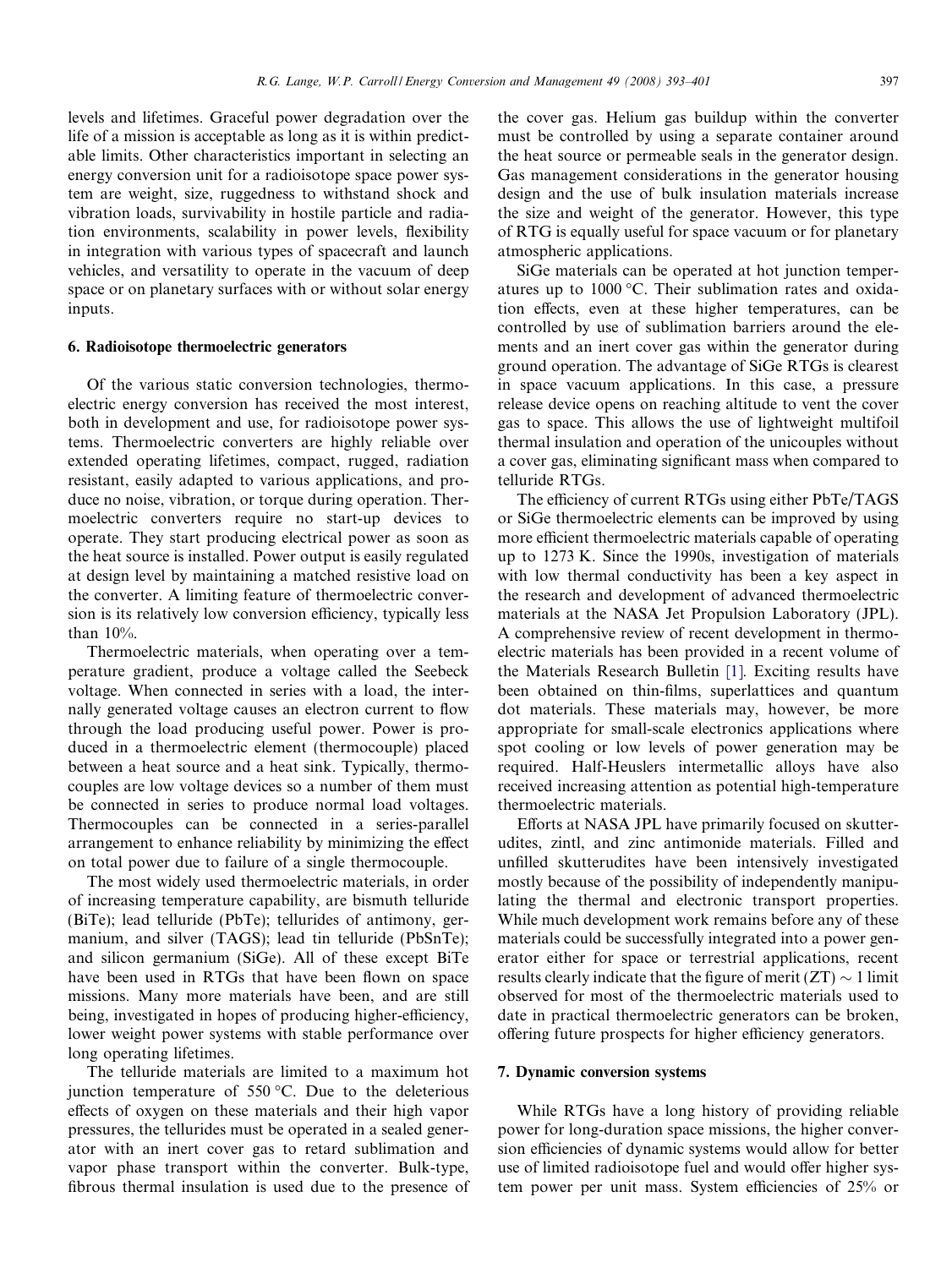more are achievable, reducing the radioisotope inventory required to less than one-third of what would be required for a comparable RTG. However, a great deal of testing will be required in order to demonstrate a reliability level comparable to that of an RTG. Dynamic conversion radioisotope power systems have not yet been used in space.

The difference between static and dynamic systems is the thermal-to-electric power conversion mechanism. For dynamic systems, the thermal energy in the working fluid is partially transformed into mechanical work to drive an alternator to produce electricity. The three different dynamic conversion concepts that have received the most attention for use in radioisotope power systems employ Rankine, Brayton or Stirling cycles. The Rankine cycle is based on a two-phase working fluid that requires special vapor–liquid boiler and condenser designs for use in the microgravity of space. Development programs have considered Rankine systems using liquid metal and organic working fluids. Brayton and Stirling cycles use a single gas working fluid such as a helium–xenon mixture for Brayton and pure helium for Stirling.

In a Brayton or Rankine system, the gaseous working fluid from the heat source heat exchanger turns a turbine rotor that is mounted on a common shaft with the alternator rotor and the compressor or liquid pump rotor. The remainder of the power conversion system includes the turbine housing, turbine nozzles, bearings, alternator coils, pump housing, and cooling ducts to form a compact energy conversion unit. To minimize size and weight, the rotor shaft turns at very high speeds and the alternator produces high-frequency alternating current. To start such a system, electrical power from a battery would be used to spin up the rotor until the system's temperature, pressure, and mass flow rates permit it to be self-sustaining. A power control and conditioning system would also be required to regulate operating speed and electrical output.

The two general areas of concern with the use of a turbine-driven electrical power system are reliability and spacecraft interactions. The main reliability issues have to do with bearings, loss of working fluid and failure of electronic parts in the control system. Foil bearings are used in Brayton designs to allow the rotating shaft to ride on a thin film of working fluid gas during operation. Organic Rankine units can use either foil bearings or hydrodynamic thrust and journal bearings lubricated by the organic working fluid. Both have been shown to be highly stable and reliable once operating conditions are achieved and bearing temperatures are controlled. Since a puncture by a micrometeoroid or a crack caused by thermal or mechanical stresses during operation could cause the loss of the working fluid and total loss of power, this single-point failure mechanism must receive particular attention during the design. Conservative wall thicknesses, expansion joints, and meteoroid armor are usually employed to reduce the probability of failures of this kind. Totally redundant power conversion loops can also be used if the additional weight can be tolerated.

Stirling cycle systems differ from Rankine and Brayton systems in that they do not include turbines, pumps or compressors. The Stirling cycle uses a working gas that expands by absorption of heat on the hot-side and contracts by rejection of heat on the cold side causing rapidly changing pressure cycles across a piston, forcing it to move in a reciprocating fashion. The most promising type of Stirling engine for radioisotope generator applications is the free-piston Stirling engine, which requires no lubricating fluids and produces electricity by means of a linear alternator within a hermetically sealed engine housing. The piston moves back and forth at a resonant frequency on a cushion of working gas between it and the surrounding cylinder wall. A permanent magnet is attached to the power piston to produce electrical currents in surrounding alternator coils as it oscillates back and forth. Since the reciprocating motion of the piston would cause unbalanced vibration loads, Stirling engines for space applications are generally designed in pairs with dynamically opposed pistons to minimize the net load transmitted to the spacecraft.

The Stirling cycle provides higher conversion efficiencies than the Rankine and Brayton cycles at the same cycle temperatures. System efficiencies of 30% or more are possible at operating temperatures achievable with isotope heat sources and oxidation-resistant superalloy structural materials. The Stirling cycle also retains its high performance characteristics at lower power levels than the Brayton and Rankine systems, an attractive feature for radioisotope power systems.

# 8. Current state of technology

In the years since RTGs were first used, the fuel form and heat source technologies have been steadily improved to operate at higher temperatures with increasingly larger fuel inventories to meet the aerospace nuclear safety goals consistent with the As Low As Reasonably Achievable (ALARA) approach. As the power levels of the RTGs have increased, improved thermoelectric materials and thermal insulation approaches have been developed to increase long-term power stability and specific power of the RTGs to meet the needs of more ambitious space exploration missions. Advanced technology programs have also been pursued to take advantage of the greater efficiency offered by dynamic power conversion systems. The remainder of this section describes the three major radioisotope power systems currently being used on active NASA missions or being developed for potential near-term use.

# 9. General purpose heat source-radioisotope thermoelectric generator (GPHS–RTG)

The current state-of-the-art in space RTGs is represented by the GPHS–RTG, so named because it was the first to employ the GPHS modules. The GPHS–RTG, shown in [Fig. 2,](#page-6-0) is the largest Pu-238 fueled, long-lived RTG built for use in space missions. Utilizing recently precipitated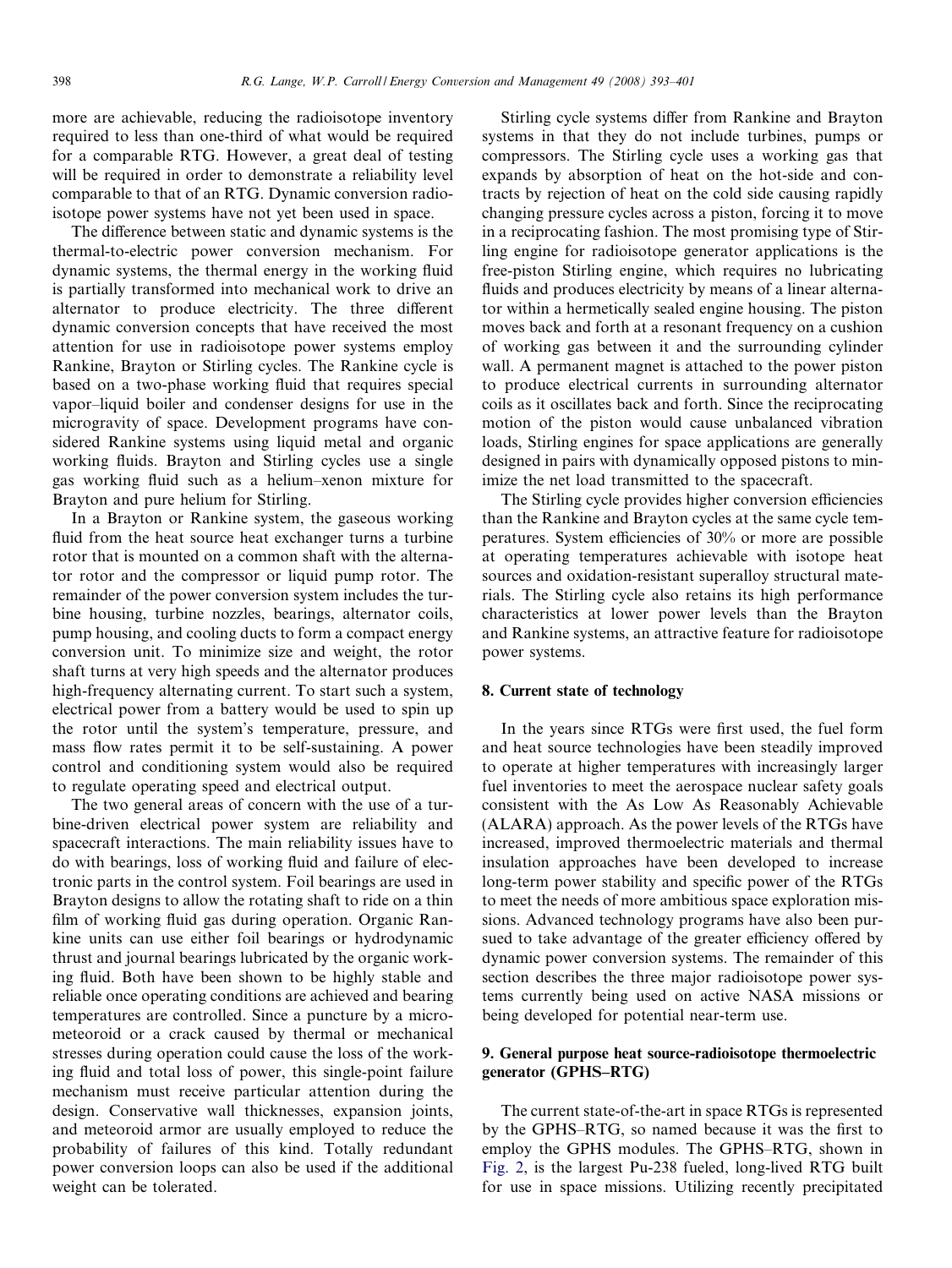<span id="page-6-0"></span>

Fig. 2. General purpose heat source radioisotope thermoelectric generator (GPHS-RTG).

Pu-238, it produces at least  $285 W<sub>e</sub>$  at launch from a Pu-238 heat source assembly containing a stack of 18 GPHS modules. The GPHS–RTG operates at a normal voltage output of 28–30 V-dc. The overall dimensions of the GPHS–RTG are 42.2 cm (16.6 in.) diameter by 114 cm (44.9 in.) long. The GPHS–RTG weighs 55.9 kg (123.3 lb) for a specific power at launch of 5.1  $W_e/kg$  (2.3  $W_e/lb$ ).

The heat source assembly is surrounded by 572 silicon germanium (SiGe) thermocouples, also known as unicouples. The unicouples are individually bolted to and cantilevered from the aluminum alloy generator housing and are surrounded by a thermal insulation package consisting of 60 alternating layers of molybdenum foil and astroquartz fibrous insulation. The silicon molybdenum (SiMo) hot shoes are radiatively coupled to the heat source. The unicouples are connected in two series-parallel electric wiring circuits in parallel to enhance reliability and provide the full output voltage. The electrical wiring is also arranged to minimize the magnetic field of the RTG.

Since 1989, a total of seven GPHS–RTGs have been launched on four missions. The most recent use of a GPHS–RTG was on the New Horizons mission, launched in January 2006 to encounter Pluto and Charon in 2015. All of these GPHS–RTGs performed, and continue to perform, as predicted.

## 10. Multi-mission radioisotope thermoelectric generator (MMRTG)

The next generation of space RTGs is represented by the MMRTG shown in Fig. 3. This lower-powered RTG is being developed by DOE for use in missions on the Martian surface as well as for potential missions in deep space. This mission flexibility is the primary reason for development of



Fig. 3. Multi-mission radioisotope thermoelectric generator (MMRTG).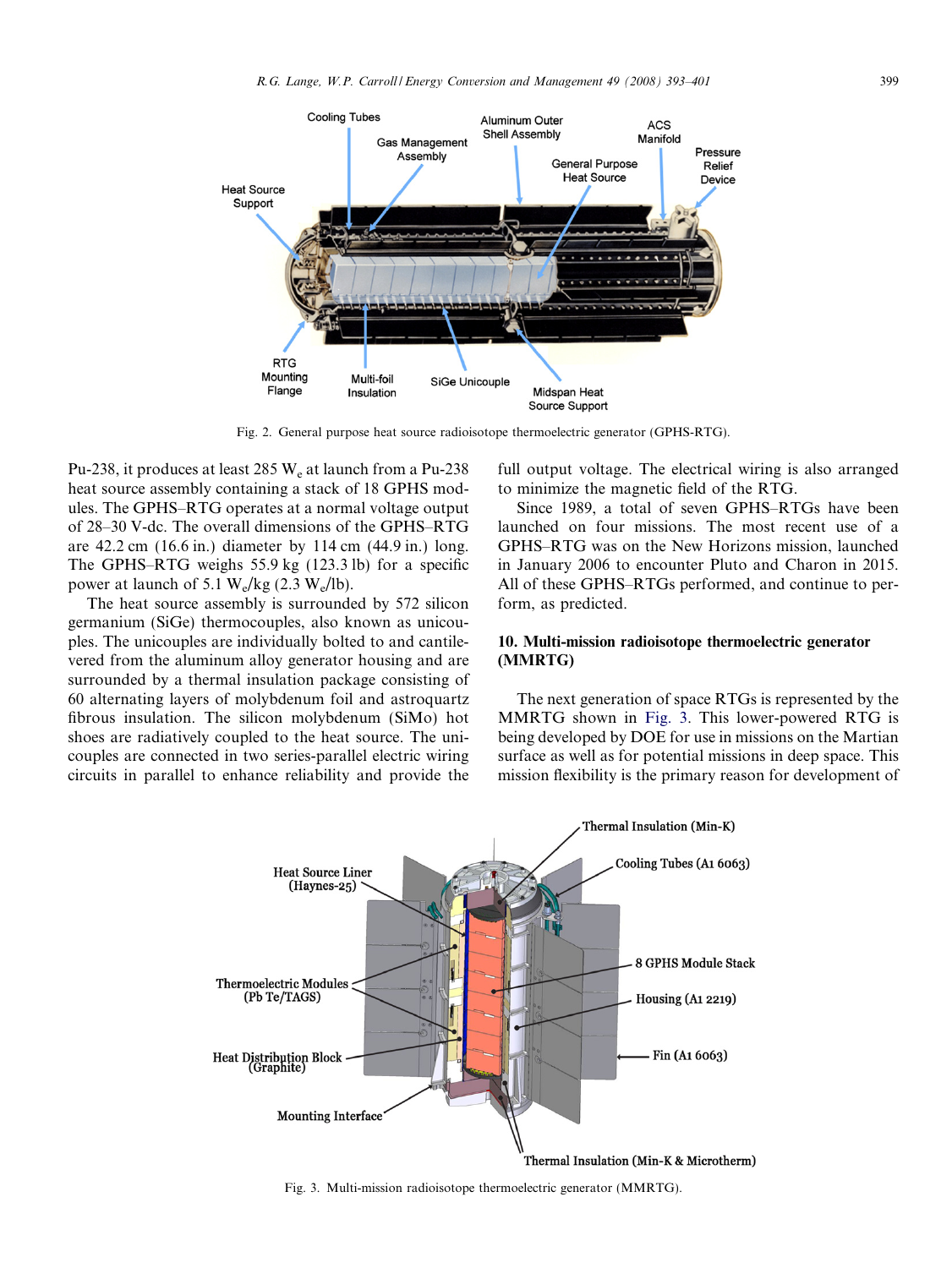the MMRTG, as the GPHS–RTG was only designed for mission use in the vacuum of space. The first planned use of the MMRTG is to provide power for the Mars Science Laboratory (MSL) rover scheduled for launch in September 2009.

The MMRTG will produce  $110 W_e$  minimum (120 W<sub>e</sub> estimated) at launch from a Pu-238 heat source assembly containing a stack of 8 Step 2 GPHS modules. The MMRTG operates at a normal output voltage of 28 Vdc. The overall dimensions of the MMRTG are 64 cm (25 in.) diameter by 66 cm (26 in.) long. The MMRTG weighs 44 kg (97 lb) for a specific power at launch of 2.73 W<sub>e</sub>/kg (1.24 W<sub>e</sub>/lb).

The central heat source cavity is separated from the thermoelectric converter cavity by a helium isolation liner. The helium generated within the heat source by alpha decay of the Pu-238 is dumped to the environment by diffusion through an elastomeric gasket seal. The thermoelectric converter cavity is hermetically sealed so that it can operate in an atmospheric environment or in the hard vacuum of space.

The thermoelectric converter is composed of 16 modules of 48 thermocouples each, for a total of 768 thermocouples. The thermoelectric materials employed are the same PbTe/ TAGS materials used in the SNAP-19 RTGs for the Pioneer 10/11 and Viking 1/2 missions. The thermoelectric elements are smaller in diameter to increase the voltage output of the RTG. The individual thermocouples are spring-loaded between the cold-end module bars and the hot-side graphite heat accumulator block. The thermocouples are connected in a series-parallel electrical circuit to enhance reliability. Fibrous bulk thermal insulation is used to minimize bypass heat losses. The thermoelectric converter operates in an inert cover gas to reduce sublimation/vaporization of the thermoelectric materials and power degradation during the operating life of the MMRTG. The PbTe/TAGS thermocouples operate between a hot junction temperature of 811 K and a cold junction temperature of about 483 K to produce a thermoelectric efficiency of about 6.8%.

Waste heat is radiated from the eight radial fins on the housing. Both the housing and fins are made of aluminum alloys that will readily disintegrate and release the GPHS modules in the case of an inadvertent reentry into the Earth's atmosphere. The housing and fins are coated with a high-emissivity coating. For the MSL rover mission, the MMRTG is equipped with coolant tubes attached to the fin roots for use in providing waste heat for thermal control of the rover's equipment. The size of the radiator fins can be tailored to various mission heat sink conditions.

## 11. Advanced stirling radioisotope generator (ASRG)

In addition to continued development of RTGs, the Department of Energy and NASA are also pursuing advanced power conversion technologies that will enable more efficient use of Pu-238. One of these technologies,

the Stirling generator, is being developed for potential flight use in the ASRG, shown in Fig. 4. Like the MMRTG, the ASRG is being developed for use in potential missions on the Martian surface or in deep space.

An ASRG engineering unit is scheduled to be assembled in December 2007 and tested in April 2008. This engineering unit will include all system components and will be used for both reliability and flight environments testing. Once the engineering unit testing is complete, qualification and flight systems could be built based on the current design or system development could continue, incorporating known changes to further increase system specific power. The description that follows is based on the current system design.

The ASRG is designed to produce at least  $147 W<sub>e</sub>$  at beginning of mission (defined as space operation just after launch). It includes two Stirling generators, each with its own GPHS module, for a nominal total heat input of 500  $W_t$ . Its overall dimensions are 76 cm (30 in.) by 45 cm (18 in.) by 39 cm (15 in.). The ASRG flight design mass is expected to be 21 kg (46.3 lb) for a specific power (at launch) of 7.0  $W_e/kg$  (3.17  $W_e/lb$ ).

The advanced stirling generator is a free-piston heat engine that operates on a Stirling thermodynamic cycle. Heat is supplied to each generator by a single GPHS module at a hot-end operating temperature of  $640^{\circ}$ C. Heat is rejected from the cold-end of the generator at roughly  $60^{\circ}$ C (this temperature varies with environments and fuel decay). The closed-cycle system converts the heat from a GPHS module into reciprocating motion, which through a linear alternator is then converted into an ac electrical power output.

The ASRG is designed to operate with the Stirling generators in synchronous opposed pairs, which will help



Fig. 4. Advanced stirling radioisotope generator (ASRG) engineering unit.